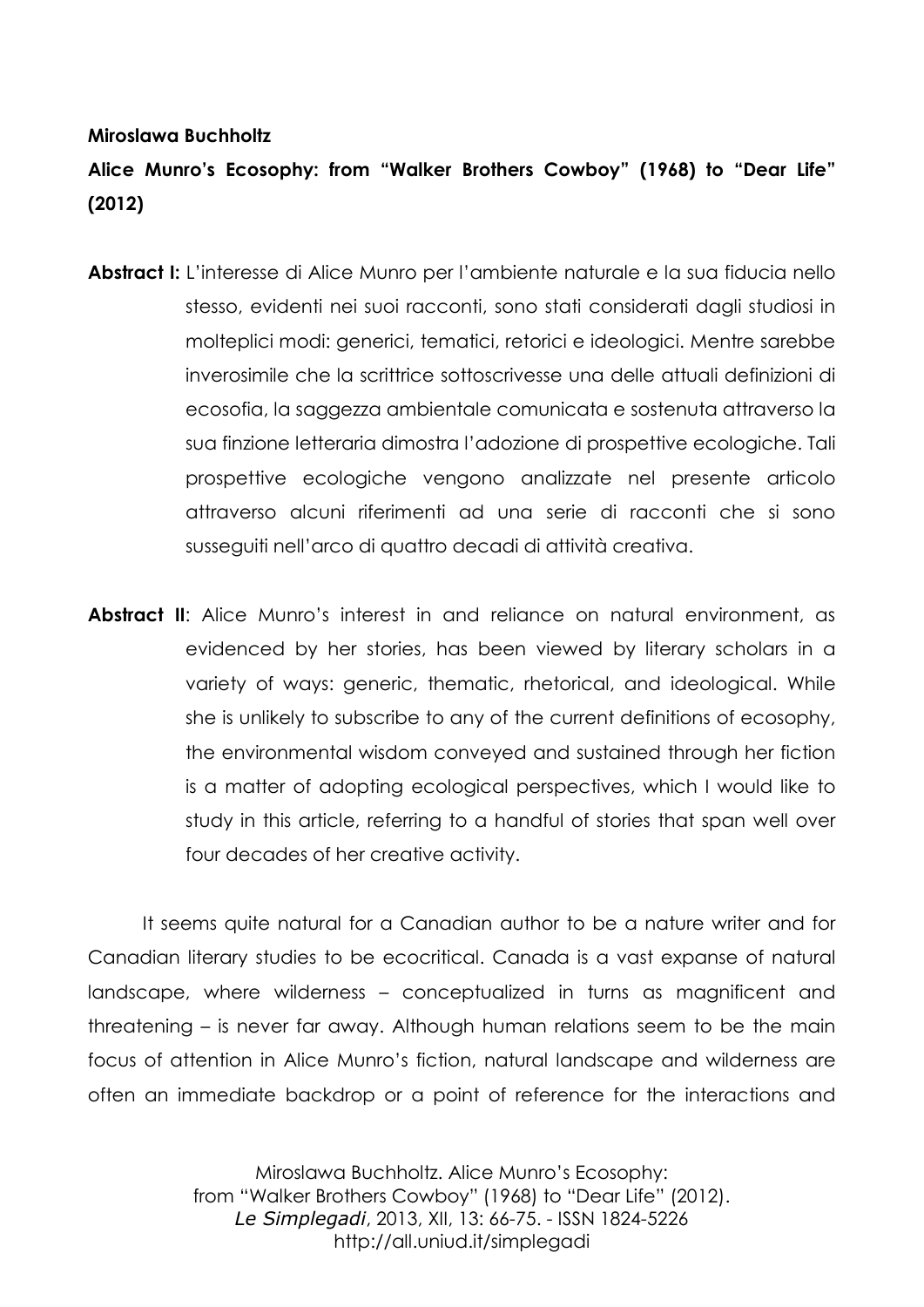musings of her characters. In the present article I first comment on the ways in which Munro's interest in nature may be approached. I focus then on a selection of her short stories, from the ones included in her earliest volume, *Dance of the Happy Shades* (1968) to her latest writings collected in *Dear Life* (2012), which the author herself pronounced to be her final book. It is my intention to address the question of the ways in which Alice Munro is a nature writer and how her narrative and philosophical perspectives seek to sustain ecological balance.

Alice Munro's short stories are not nature-writing in the strict sense in which the genre has been defined. In W. H. New's *Encyclopedia of Literature in Canada*, "nature writing" is compounded with "science writing" as one of two "loosely defined macro-genres – related and often overlapping – whose individual examples range from the specialized to the popular and sometimes belong to other genres as well" (Higgins 2002: 1010). Carefully studying the etymologies of the intersecting concepts of nature, science, and literature across time, space, cultures, and languages (especially English and French), Iain Higgins admits that "there is scarcely a significant poet ever to have written in Canada whose poems could not be considered part of nature writing" (1012). He refers to Margaret Atwood as an example. However reluctant he is about the exclusion of fiction, he nevertheless limits his observations to non-fiction writing, and thus Alice Munro is not even once mentioned in his definition of science and nature writing, even though "[h]er fascination with the human and natural history of her native ground – the land that lies roughly between Lakes Erie and Huron" (Scott 2006), is beyond any doubt.

Natural landscape, as an entity separate from human nature, is not the major theme of Munro's fiction, though it does play a role in her attempts to forge connections with Canadian mythology, including the myth of wilderness. Adopting a thematic approach, Faye Hammill discusses Alice Munro's contribution to Canadian literature precisely in this context. In view of the two main categories of wilderness myths in Canadian literature: the one associated with the "irrational or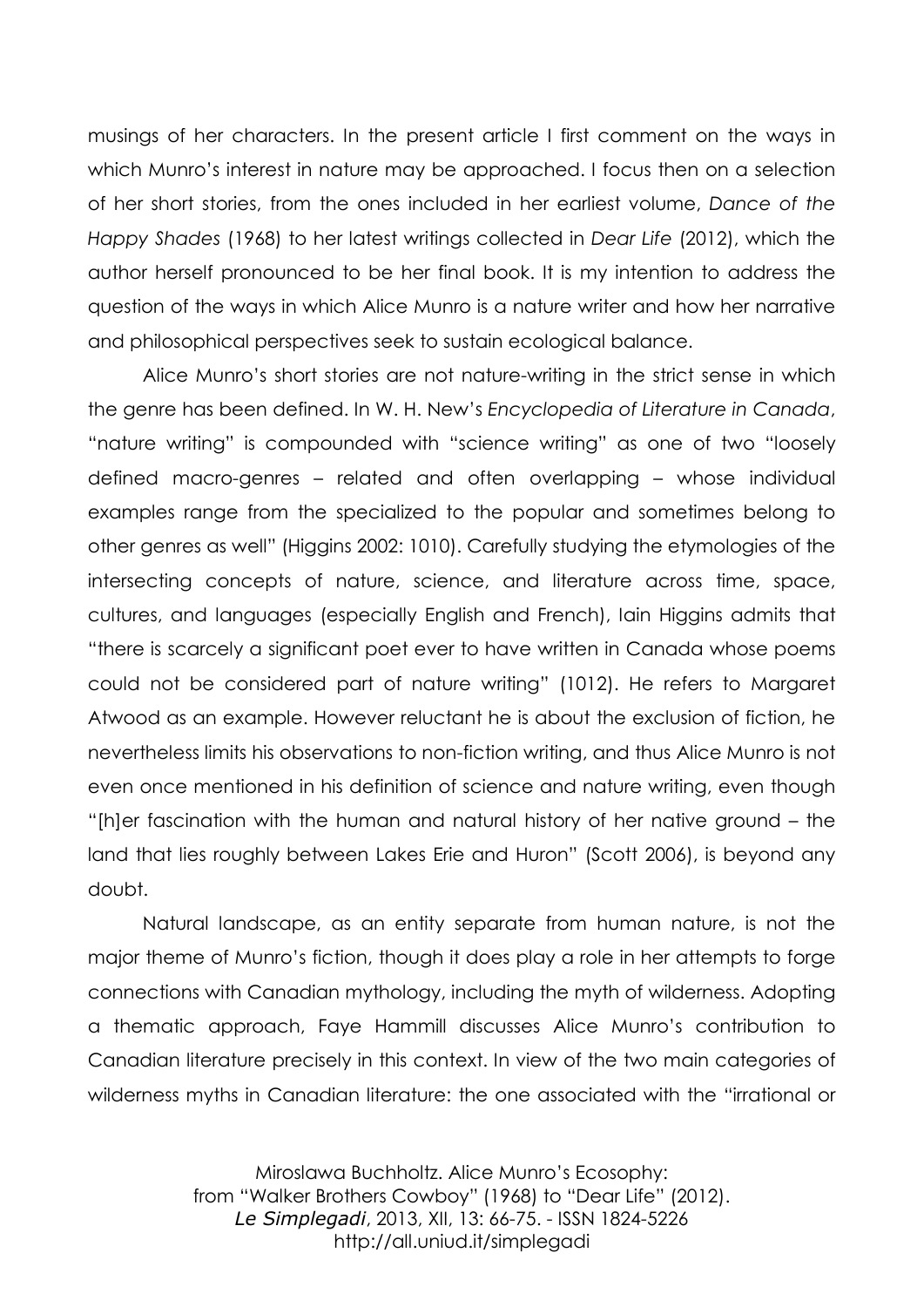Other" and its opposite that links wilderness with "healing and nurture" (Hammill 2007: 64), like Margaret Atwood, Munro "presents the wilderness as a place not of purity, but of sexual exploitation" (2007: 91). Focusing on "Wilderness Station" (*Open Secrets*, 1994), Hammill concludes that Munro "writes against traditional depictions of the monstrous wilderness" with its "hostile Native people or wild animals" (91).

Much of Munro's fiction was published long before ecocriticism had arisen. Laurie Ricou admits that although "Canadian literary studies, with their longstanding interest in nature, wilderness, and landscape, might be said to have always been ecocritical", a breakthrough publication in the field was Joseph Meeker's 1972 *Comedy of Survival: Studies in Literary Ecology*. It was only the founding of the Association for the Study of Literature and Environment twenty years later, however, that helped to promote Canadian ecocriticism since the mid-1990s (Ricou 2002: 324). Benefitting from such studies and combining ecocriticism with feminism in a way that is at the same time more sentimental and more ideological than Hammill's interpretation mentioned above, Li Hong-hui's 2011 article explores "The Flats Road" (*Lives of Girls and Women*, 1971) as an example of Alice Munro's eco-feminism. Uncle Benny emerges in Li's reading as a paragon of tolerance toward women, children, and animals.

The rhetoric of Munro's depictions of natural environment invites comparison with pastoral and anti-pastoral tradition, as can be seen in Marianne Micros's article which studies the short story "Lichen" (*The Progress of Love*, 1986) as an allusion to 16th-century literary conventions in pastoral poems. Taking a more general view of Canadian writing, in his *Encyclopedia of Literature in Canada*, W.H. New mentions briefly the presence of the pastoral and, even more frequently, anti-pastoral, motifs in Canadian writing. Except for Frances Brooke and Robert Hayman, whose early accounts of Canada conceptualized "the countryside as idyllic", New does not mention any other names in this context, arguing, however, that the "image of 'barren land'" and "intrinsically imperfect" world dominated in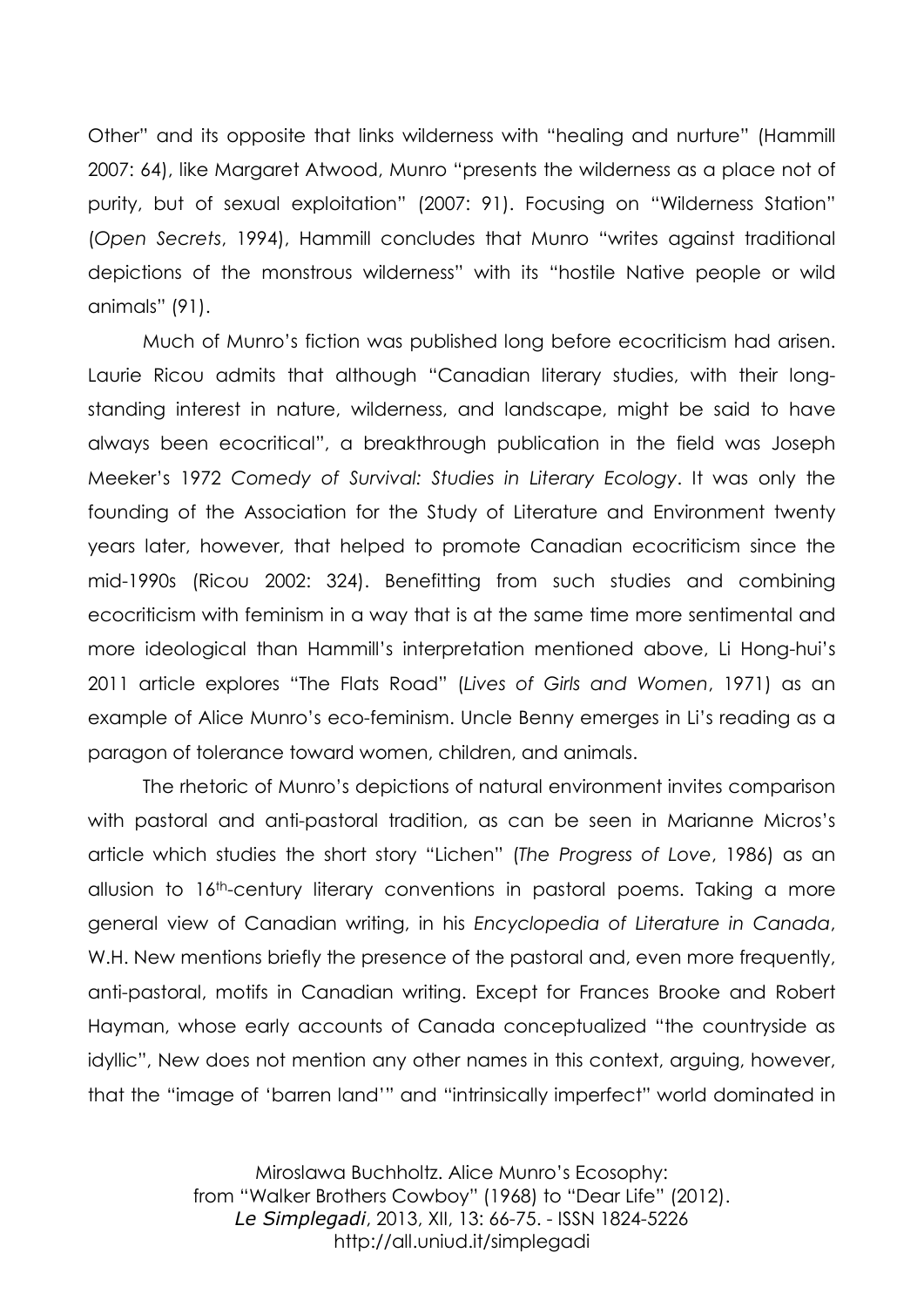the post-Voltaire era. He concludes with the blanket statement that "[v]arious elements of pastoral (and anti-pastoral) do [...] survive into 21st-century writing, in the continuing idealization of rural life and in some lyrical nature writing" (New 2002: 868). While Munro can hardly be claimed to idealize rural life, the lyricism of her occasional descriptions of nature is rarely unalloyed with other tones.

A reader of Alice Munro's "Jakarta" (*The Love of a Good Woman*, 1998) knows how ironic or at least distanced she can be towards all idealisms and ideologies, including those she knew at first-hand, the counter-culture of the late 1960s. By the same token, she seems unlikely to embrace either Arne Naess's or Félix Guattari's definition of ecosophy, though it is possible to prove that some elements of their respective reasoning (without political underpinnings, however) could be found in her own fiction. Like Naess, Munro repeatedly questions anthropocentrism and like Guattari, she explores the interconnectedness of mind, society, and environment. In an attempt to sum up the differences between those two independent fathers of ecosophy, John Tinnell points out that "Naess calls for an expansion of the self via identification ('Self-realisation'), whereas Guattari (and Deleuze) valorise autopoietic processes that perform a dissolution of the self via disjunction ('becoming-other')". Where is Alice Munro in that equation? As usual, and paradoxically, on both sides at the same time. The selves which she narrates into existence in her fiction are both expanded through identification and dissolved through othering.

Clearly privileging Guattari over Naess, Tinnell argues that the latter's approach leads to the mere "thematic study of literary representations of Nature", whereas the former's theory enables transversality, which consists of "creating lines of flight among various models" and is "a radically ecological concept in that it pushes us to constantly (re)articulate things at the relational level of their interactions". Naess corresponds with "the representational paradigms of nineteenth century realism (which are often celebrated by leading ecocritics)", whereas Guattari offers the equivalent of "modernist and contemporary aesthetics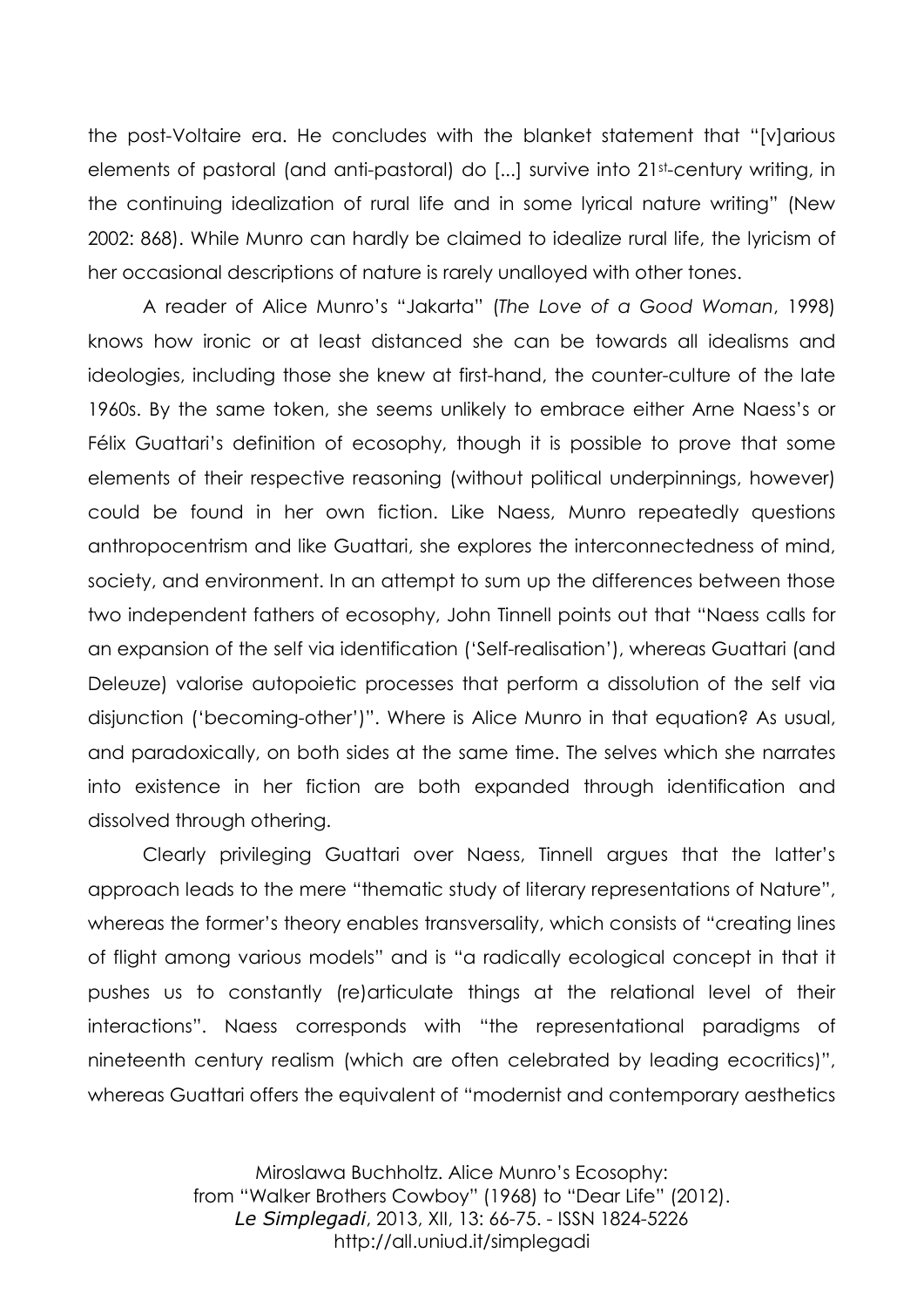of collage and montage". Although celebrated for her (psychological) realism, Alice Munro is a master of collage and montage as well, and thus again unites what Tinnell views as opposites.

The complexities of Alice Munro's prose seem to gravitate towards the complexities of Guattari's transversality in that she shoots through not only mind, society, and environment, but also mentally crosses other boundaries, most notably those of age and gender. Looking at a handful of her stories, I would like to point to the standpoints she takes that are at the same time narrative and philosophical perspectives on (wo)man in nature.

First of all, Munro has been celebrated for her ability to fuse the perspective of a child and an adult. "Walker Brothers Cowboy", the opening story of her first volume *Dance of the Happy Shade*, is a good example of such blending. Whereas in her early fiction, Munro locates cognitive and perceptive capacity in a schoolgirl (denying her younger brother the ability to see and understand his natural and social environment alike), in her later fiction, including "My Mother's Dream" (*The Love of a Good Woman*) and "Dear Life", she fuses the adult narrator's perspective with that of a female infant, exploring the process of subjectivity construction in relation to natural and social environment. While recreating the impressions of an ever younger child, Munro seems to study the mind which is not yet prejudiced. "My Mother's Dream" subverts, however, such a simplistic reading of Munro's authorial intention. It is a story of an infant girl who is from her birth deeply prejudiced against her mother and who decides to make peace only after having experienced a life-threatening crisis: "I believe that it was only at the moment [...] when I gave up the fight against my mother (which must have been a fight for something like her total surrender) and when in fact I chose survival over victory (death would have been victory), that I took on my female nature" (Munro 337). While resistance to the mother figure is presented as an individual experience in Munro's story, it may also be read as innate pre-cognitive opposition to Mother Nature and one's own nature which needs to be overcome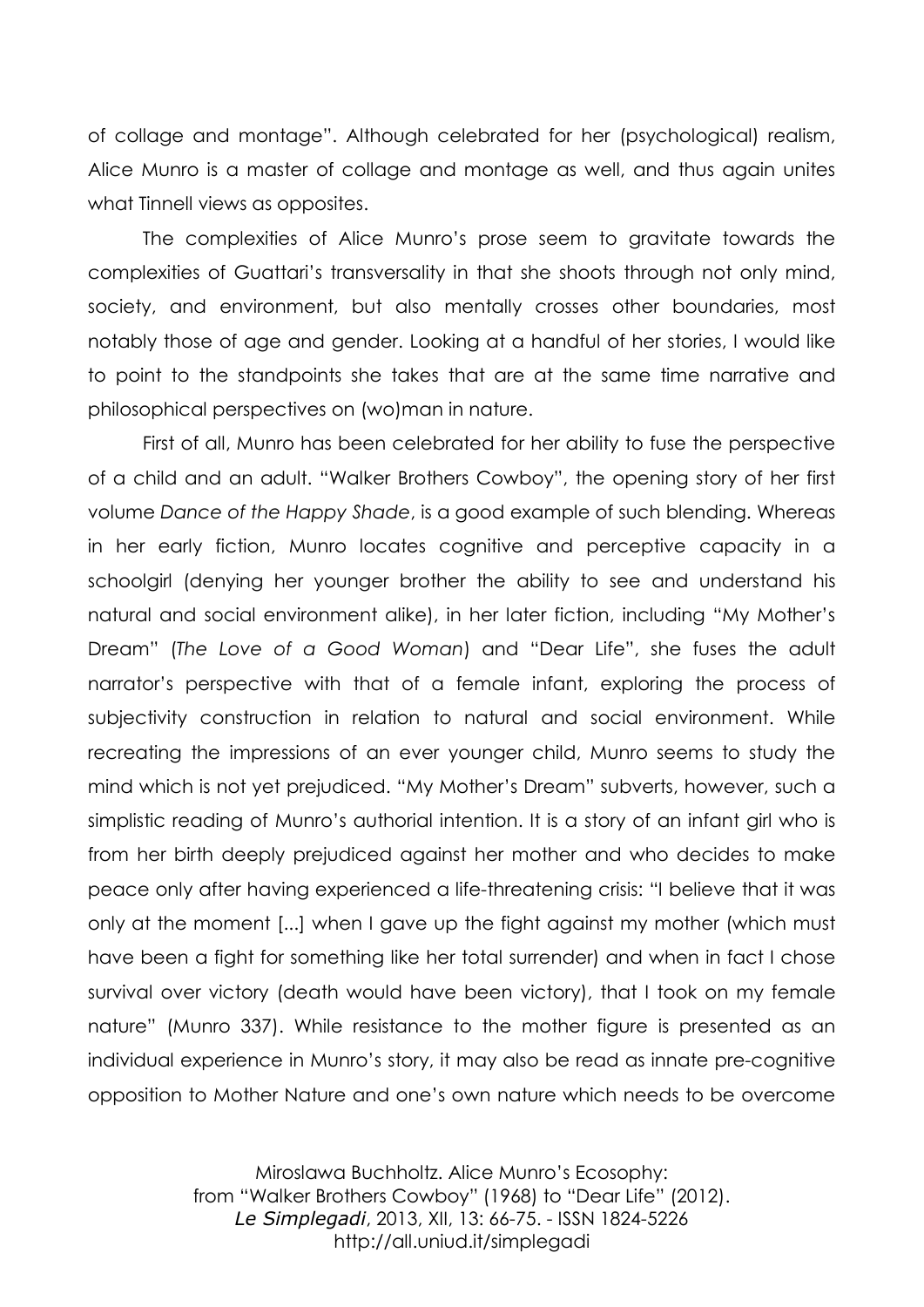to make life possible.

The perspective Munro adopts in most of her narratives is that of a female, as opposed to male point of view. The story entitled "Boys and Girls" (*Dance of the Happy Shades*) dramatizes the moment in the young girl's life when she leaves the male sphere of fox farming, and the easy companionship with her younger brother comes to an end. That moment coincides with the girl's impulse to save the brave female horse, Flora, that is about to be slaughtered and turned into food for foxes. Instead of closing the gate through which the horse can flee, the girl opens it up and Flora runs away. It is not clear why the narrator acts that way: out of solidarity with a female animal or in awe of a female horse which unexpectedly shows male qualities: the power to rebel. The men (including for the first time the girl's brother) eventually catch and cut up the horse, and in the final scene of the story, the unnamed narrator is both "dismissed" and "absolved" by her father who says: "She's only a girl" (Munro 2000: 127). In spite of the social enactment of gender roles, Munro's female protagonists repeatedly traverse the gender boundary in an attempt to forge their own identity as women and writers. The story "Office" (*Dance of the Happy Shades*) is a case in point. As a foil to the female boundarycrosser, the story features an elderly feminized man who is, paradoxically and satirically, a self-appointed warden of the purity of gender roles.

Apart from crossing the boundaries of age and gender, which allows the narrator to perceive her natural and social environment as well as her own mind in a multi-dimensional way, Munro often takes an anti-anthropocentric view of these three spheres of being. In her stories anti-anthropocentrism manifests itself in two ways: the panoramic view of natural history and the presence of animals in the narrative space. "Walker Brothers Cowboy", and thus Munro's whole book-form legacy, begins with the father's jocular offer to his young daughter "to go down and see if the Lake's still there?" (Munro 2000: 1). Once they arrive on Lake Huron, the father narrates "how the Great Lakes came to be" (3), and his story, reinforced by the view, proves that the "fingers of ice" in pre-historic times were much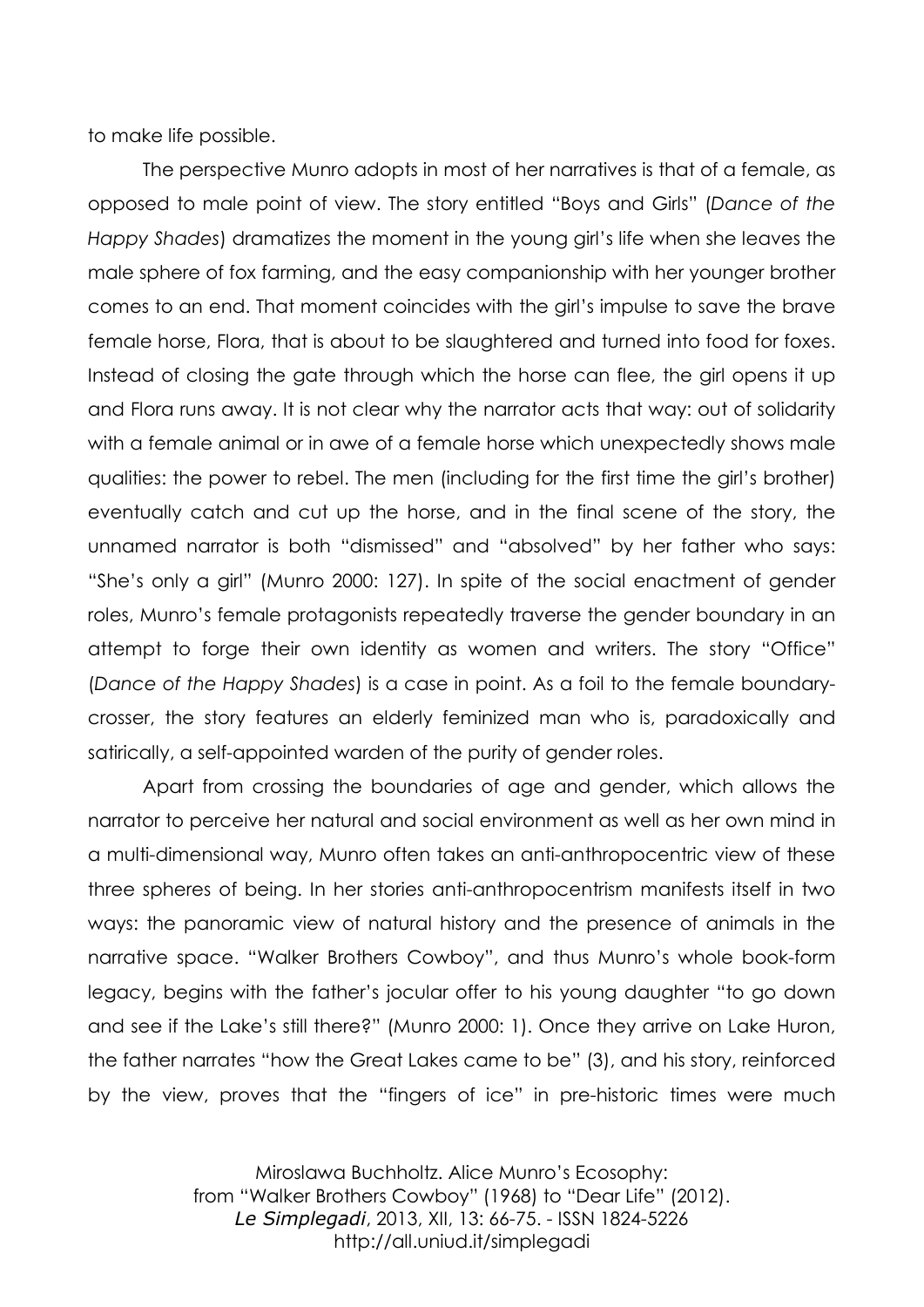stronger than his own "spread fingers pressing the rock-hard ground" are now (3). The awareness of geological changes long before human presence (clearly insignificant in comparison) is frightening to the little girl and reassuring to her father: "The tiny share we have of time appalls me, though my father seems to regard it with tranquility" (3). The long view of natural history allows the father to distance himself from his own current troubles, and the girl will learn to adopt a similar attitude for similar purposes: to step aside and see her sorrows as insignificant in comparison with the massive and timeless presence of nature. Stories collected in *The View from Castle Rock* (2006) prove that the girl had learned the lesson of her father well. Fascination with natural history serves as a counter-point to the troubled human stories of various family members who appear in this book. The long view of human and pre-human history in Munro's fiction has an equalizing effect: in view of the vast expanse of time and space, the difference between child and adult, male and female, human past and present appears insignificant.

The motif of a bond between a female child and a female animal, which is present in "Boys and Girls" resurfaces in a modified form in Munro's later stories as well. "Runaway" is a good example. The word "runaway" applies equally to a young woman and her favorite goat, whose name is (again) Flora. The woman attempts to escape from her husband, as if following the example of her goat. Flora reappears briefly in a sudden moment of epiphany as "a live dandelion ball, tumbling forward, then condensing itself into an unearthly sort of animal, pure white, hell-bent, something like a giant unicorn" (Munro 2006: 39), only to disappear forever after that scene. The young woman, Carla, returns to her husband, accepting the sacrificial death of the animal. Especially in the stories set in rural Ontario, human characters often bear resemblance to animals: a ferret in "The Time of Death" (Munro 2000: 99) or a bear in "Heirs of the Living Body" (Munro 1971: 55). A comparison to animals need not be seen as demeaning, but as an indication that human and animal lives are close and run parallel to each other.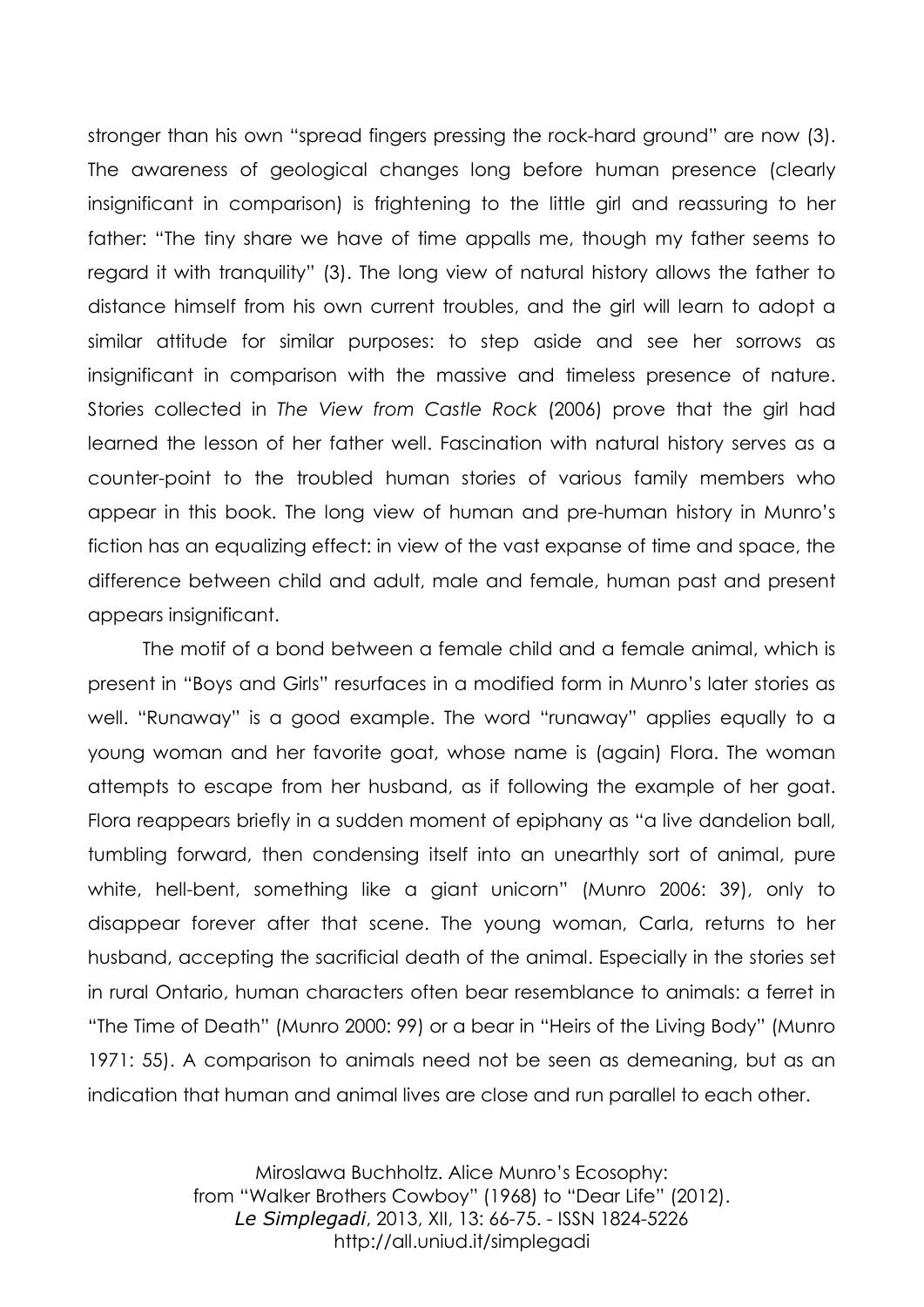In contrast to Margaret Atwood, her friend and contemporary, Alice Munro is not an activist. And yet, some of her stories pose questions of current and perennial political interest, such as abortion and the place in society for old and disabled people. Alice Munro takes a philosophical stance when addressing the issue of abortion in the story "Before the Change" (*The Love of a Good Woman*), though she is also capable of descriptions that are overpowering and hyperrealistic in their sparse vividness. She refers to the times when abortion was still illegal in Canada, and performed by the narrator's father for reasons that she begins to fathom only after his death: "the risk. The secrecy. The power" (285). The motivation is important because even beyond the change in legislation, there is always something else "to be ashamed or afraid of" (285). Law may be changed, but that does not free people from taking decisions about their lives: "Change the law, change the person. Yet we don't want everything – not the whole story – to be dictated from outside. We don't want what we are, all we are, to be concocted that way" (Munro 1998: 285-286). In Munro's story abortion becomes the epitome of a philosophical problem at the interface of self, society, and nature.

In "Dear Life", the final, semi-autobiographical piece in her latest book, Alice Munro narrates the story of a young mother who saves her infant daughter from an old and reputedly insane woman who is prowling around their house. The old woman's madness seems just as certain as the young mother's bravery until many years later the narrator discovers the astounding confluence of human lives and fates, and "starkest madness" turns into "divinest sense." The old woman had a reason to approach the house because it had belonged to her long before the young family had moved in. She investigates the baby's carriage (Munro 2012: 314) because she also had a baby once. Her sudden interest arises from (con)fusing her own life with the lives of others, which is also what the elderly narrator is doing when recreating past events. The insane old woman blends also with the figure of the narrator's mother. In other stories, beginning with the famous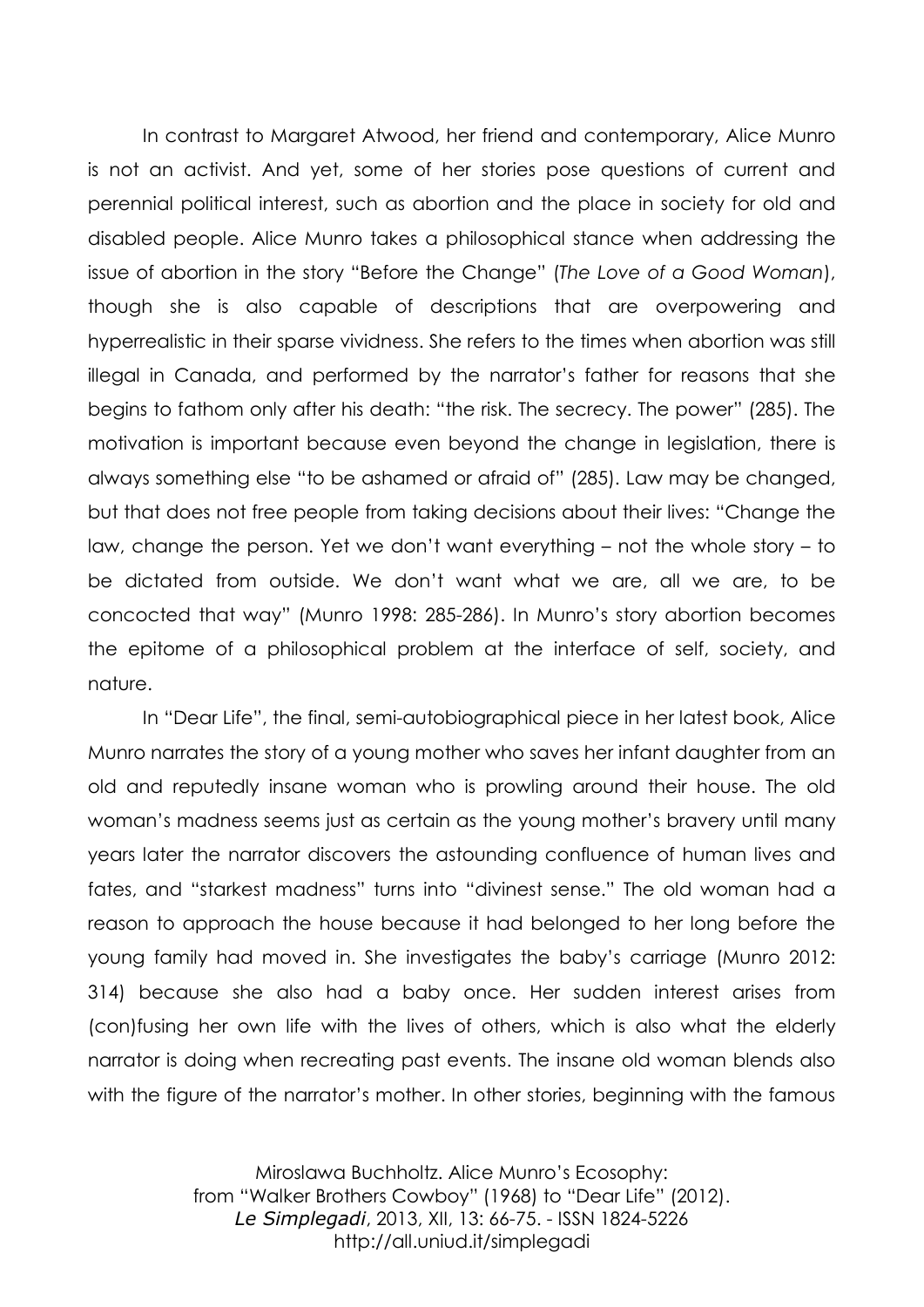"Peace of Utrecht" (*Dance of the Happy Shades*), Munro refers to her own Gothic mother, whose Parkinson's disease was at that time still a cause of unease and shame. In "Dear Life" the strangeness of the mother figure is mediated by the crazy old woman, who in retrospect becomes surprisingly familiar.

Alice Munro plays with narrative perspectives. By conflating or juxtaposing apparently opposite points of view, she reveals the ecosophic depth of her deceptively simple stories. She proves through her narratives the existence of a network of invisible links that cut through social and natural environment, through animate and inanimate world. Although she admits a variety of differences that her characters exemplify and perceive in others, she radically transforms her readers' perception of their place in their social and natural environments by demonstrating the exchangeability and the prerequisite interconnectedness of particular elements: human, animal, and inanimate.

## **BIBLIOGRAPHY**

Higgins, Iain. 2002. Science and Nature Writing. W. H. New ed. *Encyclopedia of Literature in Canada*. Toronto: University of Toronto Press, 1010-1016.

Li, Hong-hui. 2011. Reflections on Alice Munro's Eco-feminism. *Journal of Bingtuan Education Institute*, 21, 4, 53-55.

Micros, Marianne. 1999 [1998]. Et in Ontario Ego: The Pastoral Ideal and the Blazon Tradition in Alice Munro's 'Lichen'. Robert Thacker ed. *The Rest of the* Story: Critical Essays on Alice Munro. Toronto: ECW Press, 44-60.

Munro, Alice. 2000 [1968]. *Dance of the Happy Shades*. London: Vintage.

Munro, Alice. 1971. *Lives of Girls and Women*. Toronto: McGraw-Hill Ryerson.

Munro, Alice. 1998. *The Love of a Good Woman*. New York: Knopf.

Munro, Alice. 2006 [2004]. *Runaway*. London: Vintage.

Munro, Alice. 2012. *Dear Life*. London: Vintage.

New, W. H. ed. 2002. *Encyclopedia of Literature in Canada*. Toronto: University of